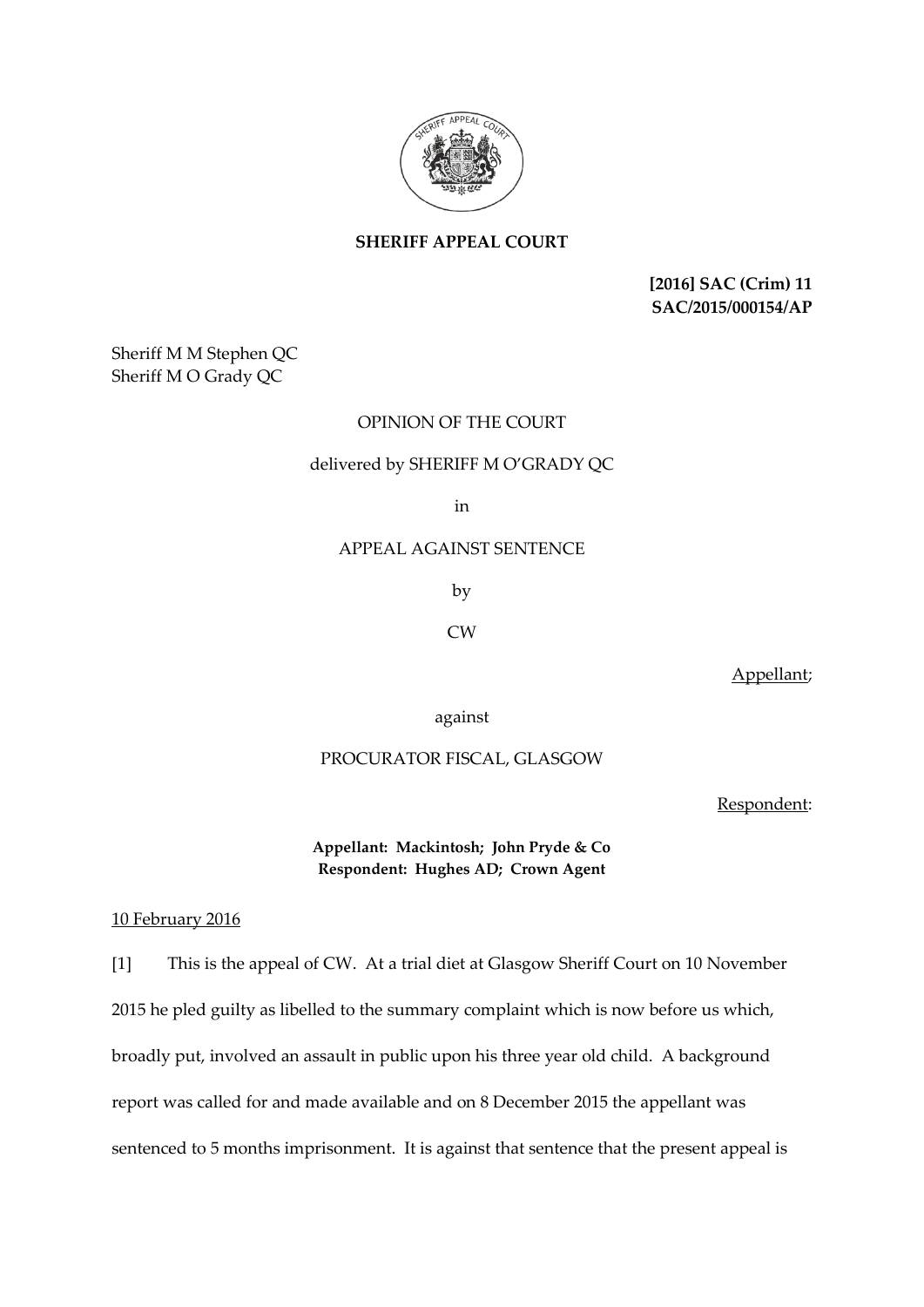taken. We do not here rehearse the details of the offence but we have had the benefit of viewing the CCTV footage of the assault and its aftermath. This was, on any view, a disturbing and a shocking offence against a very young and defenceless child. It is not, in our view, difficult to see why the learned sheriff took a serious view of the incident and we share many of the sentiments expressed by him in his report.

[2] Sentencing obviously has to be a question of balance. Balanced against the appellant is the fact that this was a deeply unpleasant assault on a three year old child. It was an assault which breached his position of trust as a parent. It was disturbing to view his apparent indifference to the child's predicament in the aftermath and the background report tends to suggest that he has, to some degree, minimised his actions and that he is reluctant to accept responsibility. Nonetheless, balanced in his favour is the fact that he is 26 years of age, he has no previous convictions and he has no outstanding cases. We are told that he is married with two dependent children and we see from the sheriff's report that the child, mercifully, suffered no injury. We are told both in the report and by Mr Mackintosh today of continuing Social Work involvement and it is now apparent that a court, in a different context, will deal with the current situation. It is clear that there was available an alternative to custody and of course we are bound to take into account the fact that the appellant has now served the equivalent of a two month sentence, no doubt in the difficult conditions to which we have been referred to this morning. We are therefore, with some reluctance, persuaded that there is an alternative to the sentence imposed and that the sentence imposed should be quashed and that an alternative substituted. In our view there should be a Community Payback Order. That should be for a period of two years, it should be subject to supervision and it should also contain an element of unpaid work of 100 hours. That

2